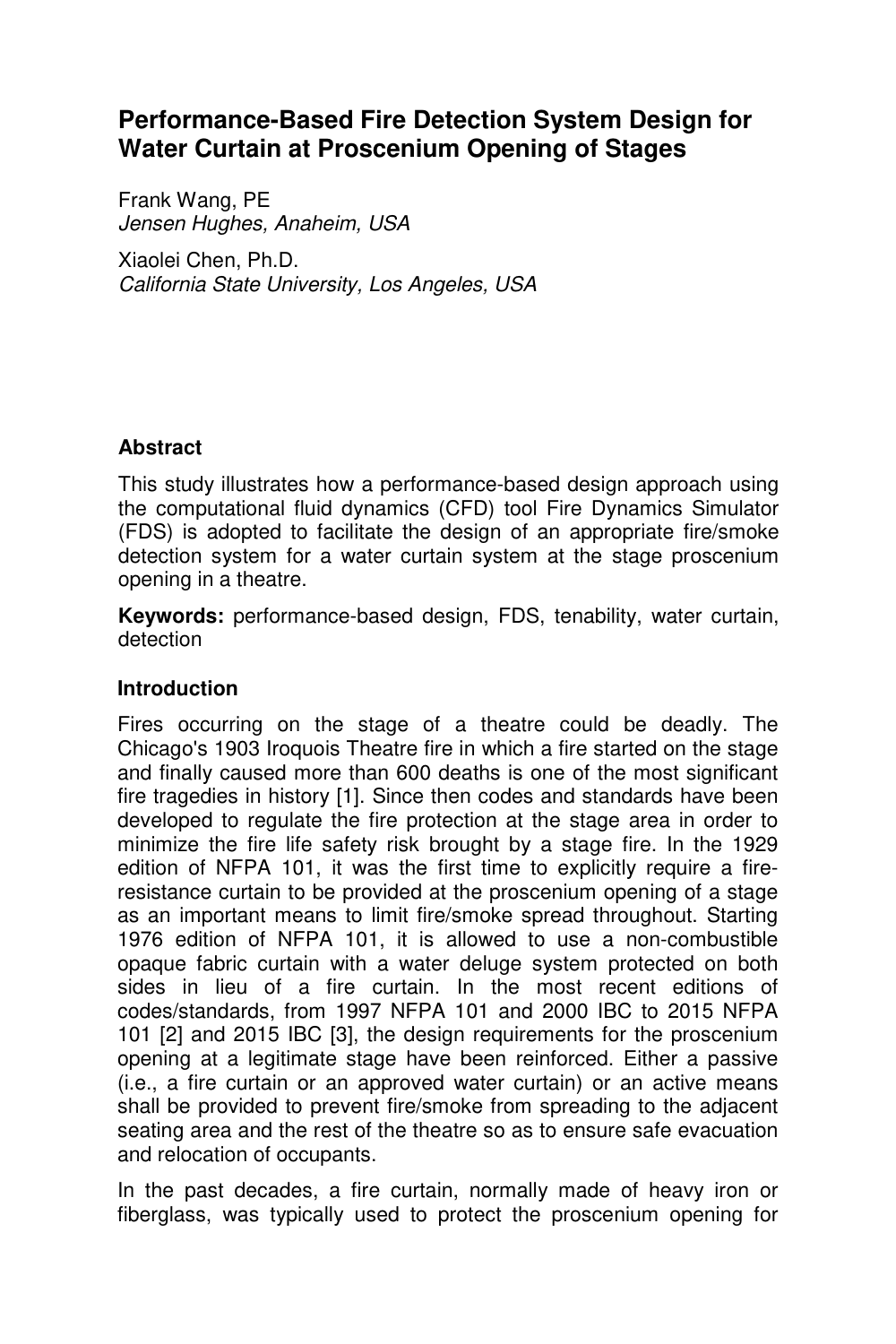a legitimate stage. With the development of advanced suppression and detection technologies, a water curtain is becoming a more preferred option since it helps minimize negative impacts brought by a fire curtain, such as reduced flexibility on the use of the proscenium opening, restriction on normal stage operations, complicated maintenance, etc. However, the application of a water curtain system, particularly the design of a fire detection system initiating the water curtain system, has not been explicitly regulated in the current codes and standards, e.g., IBC, and NFPA 72 [4], 101 and 5000 [5].

In accordance with 2016 edition of NFPA 72 Section 23.13.7, each space protected by an automatic fire suppression system actuated by the fire alarm system shall contain one or more automatic fire detectors installed in accordance with NFPA 72 Chapter 17, but no further regulations are provided on how the fire detection system shall be designed (e.g. timing of system activation). Therefore, a key design challenge is to design a well-functioning fire detection system so that the proposed water curtain system can be activated prior to the moment at which large amount of smoke and hot gases spread from the stage to the adjacent seating area to affect safe evacuation of occupants in the theatre. The design of such fire detection system varies with projects and is totally subject to designers and local authorities having jurisdiction (AHJ). In addition, there are other issues during the design process. For example, an automatic fire detection system using a combination of rate-of-rise and fixed temperature heat detectors is typically used for automatic activation of the water curtain system. According to the fire detector manufacturer data sheets, heat detectors are normally listed to be installed at a height of not greater than 9.144 meters (30 feet). Since stage opening height could often exceed 9.144 meters (30 feet), the use of such listed devices needs to be further evaluated. In accordance with NFPA 72 Section 17.6.1.2, if the fire detection system serving a proscenium opening water curtain is not designed in accordance with the prescriptive requirements, a performance-based design should be executed in accordance with NFPA 72 Section 17.3 to demonstrate an equivalency of the code intent.

### **Performance-Based Design Concept and Methodology**

In this study, a proscenium opening with approximately 19.2 meters (63 feet) width and 11 meters (36 feet) height, at a stage with 23.2 meters (76 feet) height and 172 square meters (1,850 square feet) area, and located in an 800-seat theater, is proposed to be protected by a water deluge system. During events and shows, the size of this proscenium opening can be changed between a maximum of 19.2-meter (63-foot) wide by 11-meter (36-foot) tall and a minimum of 12.2-meter (40-foot) wide by 7.6-meter (25-foot) tall. An automatic fire detection system is provided at the stage area for automatic activation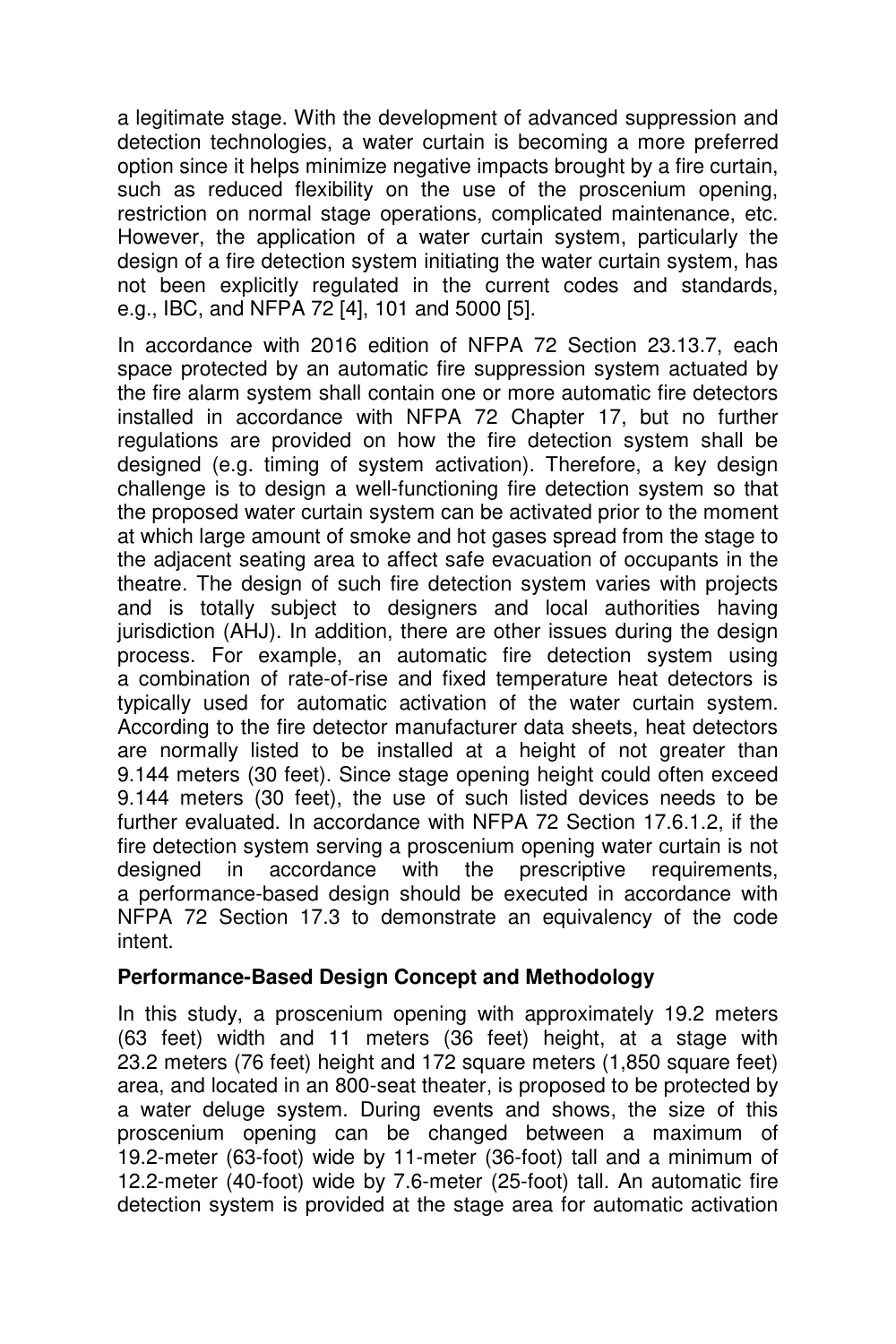of the water deluge system. Due to the stage dimensions (exceeding 9.144 meters (30 feet) height) and application of a water curtain at the proscenium opening, a performance-based design is conducted using Fire Dynamics Simulator (FDS) modeling tool [6], as supplemental of NFPA 72 Section 17.6.1.2, to evaluate and demonstrate that the proposed fire detection system is able to timely detect a fire within the stage and quickly activate the proscenium water deluge system such that smoke and fire be contained within the stage area and a tenable environment be maintained within the adjacent auditorium seating area.

# **Stage Fire Detection System Design**

To avoid a false alarm from activating the water deluge system to damage the property, a combination of rate-of-rise and fixed temperature heat detectors are proposed as shown in Table 1. At least one heat detector in each of the two heat detection series (Series A and B) needs to be initiated in order to actually activate the proscenium water deluge system. One pair of heat detectors will be installed at the top of the stage and the other pair of heat detectors will be provided at 0.6 meters (two feet) above the stage opening.

| Devices               | <b>Operating Temperature</b>                                                                             | Location         |
|-----------------------|----------------------------------------------------------------------------------------------------------|------------------|
| <b>Heat Detectors</b> | A rate of temperature increase at<br>8.4 °C/min (15 °F/min) and a fixed<br>temperature of 57 °C (135 °F) | Stage<br>Opening |
| <b>Heat Detectors</b> | A rate of temperature increase at<br>8.4 °C/min (15 °F/min) and a fixed<br>temperature of 71 °C (165 °F) | Stage Top        |

Table 1. Stage Fire Detection System Design.

The following Fig. 1. displays the layout of the heat detectors.

In addition to the stage fire detection system design, the following design information associated with the stage fire detection system is included in the FDS modeling analysis.

- Eight (8) stage roof vents are provided in accordance with 2015 IBC Section 410.3.7.1. A fusible link with an activation temperature of 71 °C (165 °F) is provided for all eight vents.
- Hanging equipment and decoration located permanently in the stage are included to take into account the effect of objects/barriers blocking smoke and hot gases spread.
- A transverse proscenium portal is either hangered under the stage ceiling or placed at the stage opening that minimizes the stage opening from 19.2 m by 11 m (63' by 36') to 12.2 m by 7.6 m (40' by 25').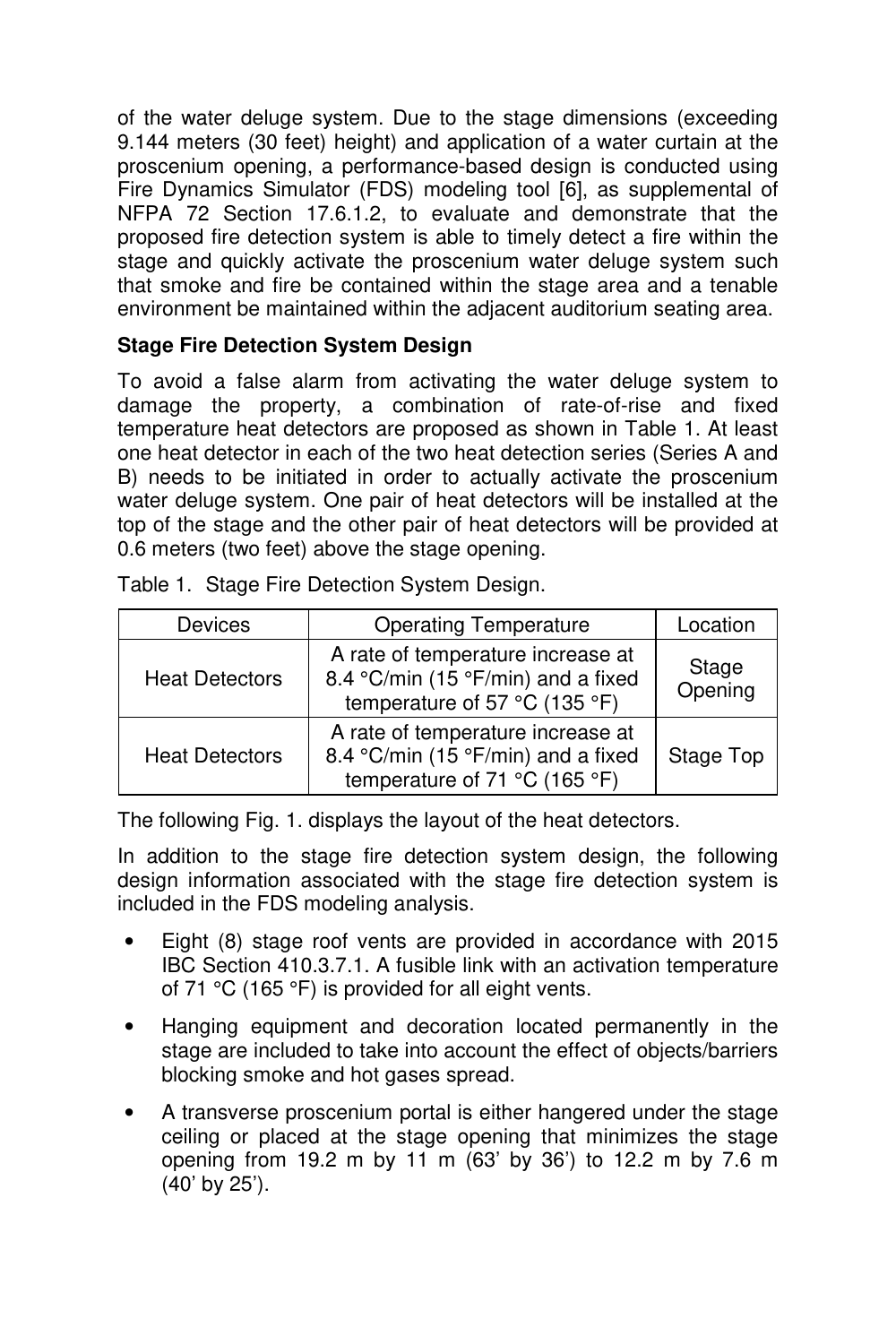



# **Evaluation Criteria**

In order to evaluate the proposed stage fire detection system design serving the stage proscenium water deluge system, it is necessary to establish baseline evaluation criteria. Table 2 lists the evaluation criteria used in FDS modeling analysis in order to determine if the proposed stage fire detection system would be able to achieve quick activation and initiate the stage proscenium water deluge system to protect stage opening in an event of a fire within the stage area.

| Parameter                             | Description of Criterion                                                                                                                         | Value of<br>Criterion                          |
|---------------------------------------|--------------------------------------------------------------------------------------------------------------------------------------------------|------------------------------------------------|
| Activation of<br><b>Heat Detector</b> | At least one heat detector<br>from each heat detection<br>series A and B activated<br>in order to initiate the<br>proscenium water deluge system | One HD on<br>series A<br>One HD on<br>series B |
| Tenability                            | Smoke layer maintained at least<br>1.83 meters (6 feet) above the<br>highest seating level [2, 3]                                                | 1.83 meters                                    |

Table 2. Evaluation Criteria.

### **Modeling Analysis Assumptions**

The following key assumptions were included in the FDS modeling analysis of the proposed stage fire detection system design.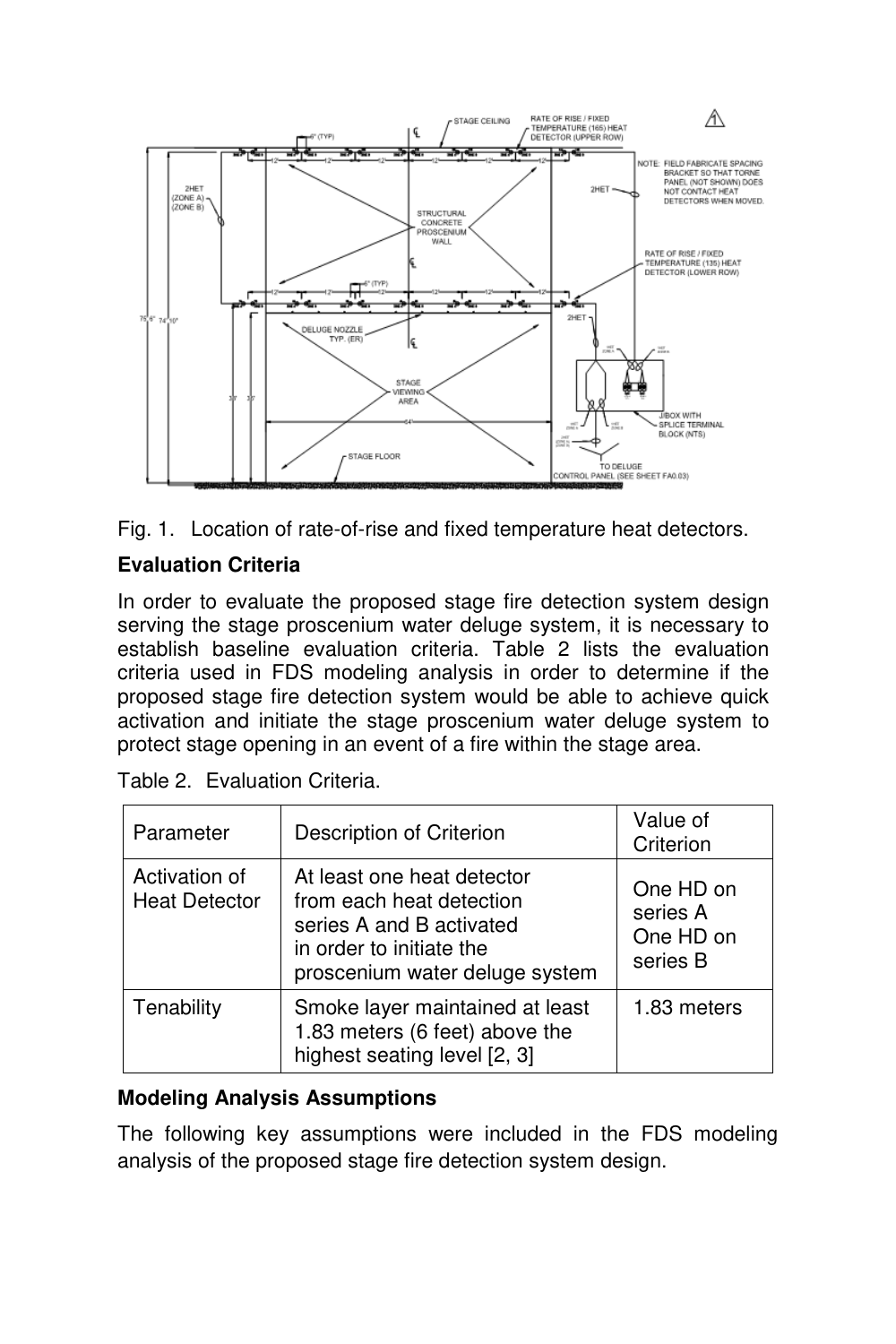- An ambient indoor temperature of 20  $^{\circ}$ C (68  $^{\circ}$ F) was used to provide a conservative analysis on temperature measurement and activation time of the heat detectors.
- Thermocouples were placed in the FDS model at or immediately next to the heat detectors to measure the temperature increase rate.
- A fast-growth medium fire with a heat release rate of 5,275 KW (5,000 Btu/s) and a fast-growth large fire with a heat release rate of 21,100 KW (20,000 Btu/s) were used to evaluate the proposed stage fire detection system design. This assumption is to achieve more conservative analysis results when evaluating the effects of smoke spread through the unprotected stage opening to the adjacent auditorium seating area prior to activation of the stage proscenium water deluge system over the course of the simulation.

### **Modeling Analysis Scenarios**

In ordert to perform a thorough analysis, multiple fire scenarios were evaluated in the deterministic computer fire modeling analysis for the proposed fire detection system design, including fires occurring at various locations on the stage a well as fires in various sizes.

### **Performance-Based Modeling Analysis Results**

Fig. 2. through Fig. 4. show how smoke quickly spreads out of the stage area and cause the adjacent auditorium seating area to become untenable within a short period (6-7 minute).



Fig. 2. 21,100 KW (20,000 Btu/s) Design Fire - Isosurface indicating smoke layer height (visibility at 10 meters) at 300 seconds.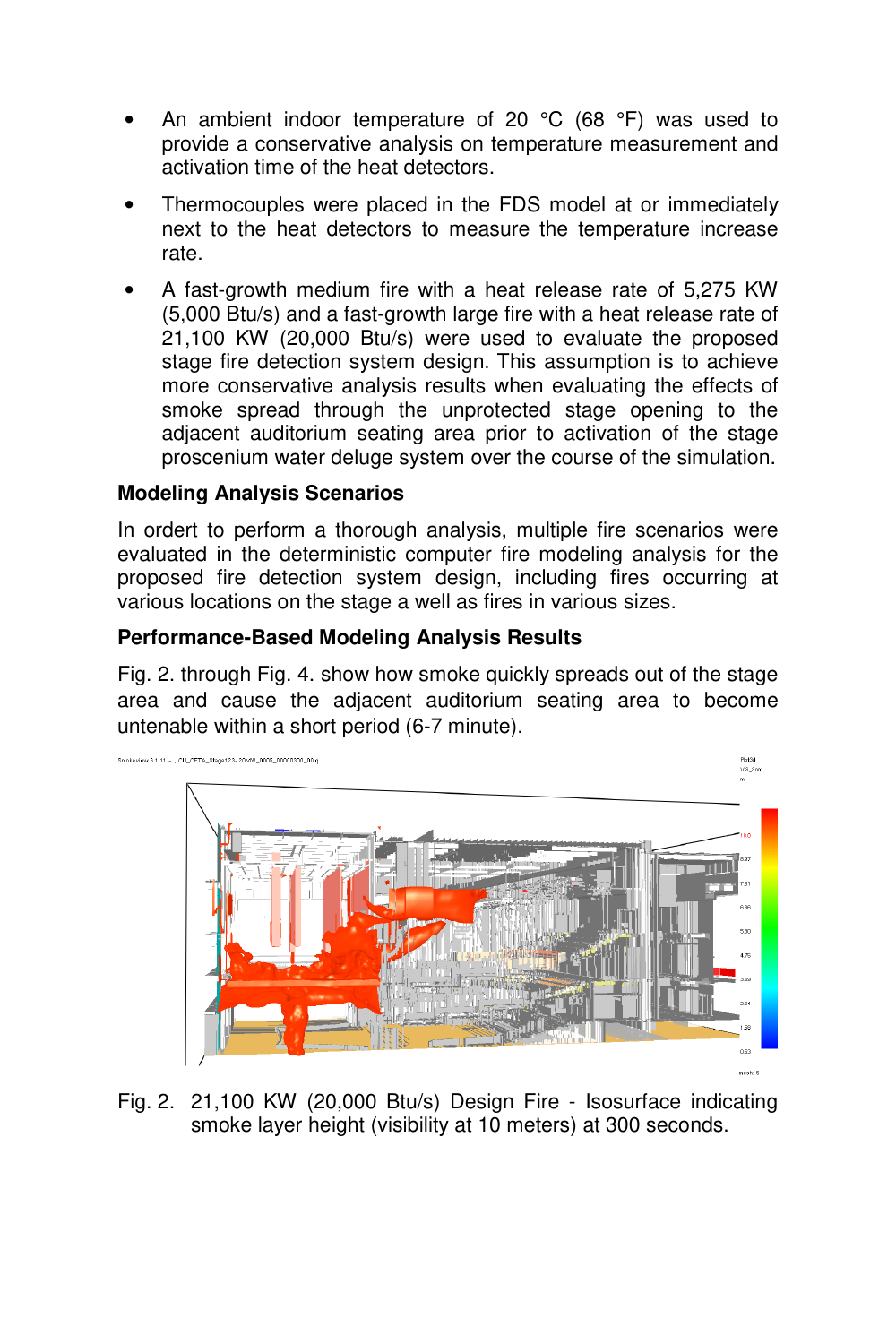

Fig. 3. 21,100 KW (20,000 Btu/s) Design Fire - Isosurface indicating smoke layer height (visibility at 10 meters) at 360 seconds.



Fig. 4. 21,100 KW (20,000 Btu/s) Design Fire - Isosurface indicating smoke layer height (visibility at 10 meters) at 420 seconds.

Based on the FDS modeling analysis outputs as shown above, if the proposed stage fire detection system is able to detect a fire (small to large fires) at the stage area within 300 seconds (5 minutes) after ignition of a design fire, the stage proscenium water deluge system will be activated to contain smoke and/or fire within the stage area and a tenable environment will be maintained within the adjacent auditorium seating area.

The following graph provides FDS modeling analysis results of thermocouple measurements showing the temperature changes of the stage heat detectors along with the time.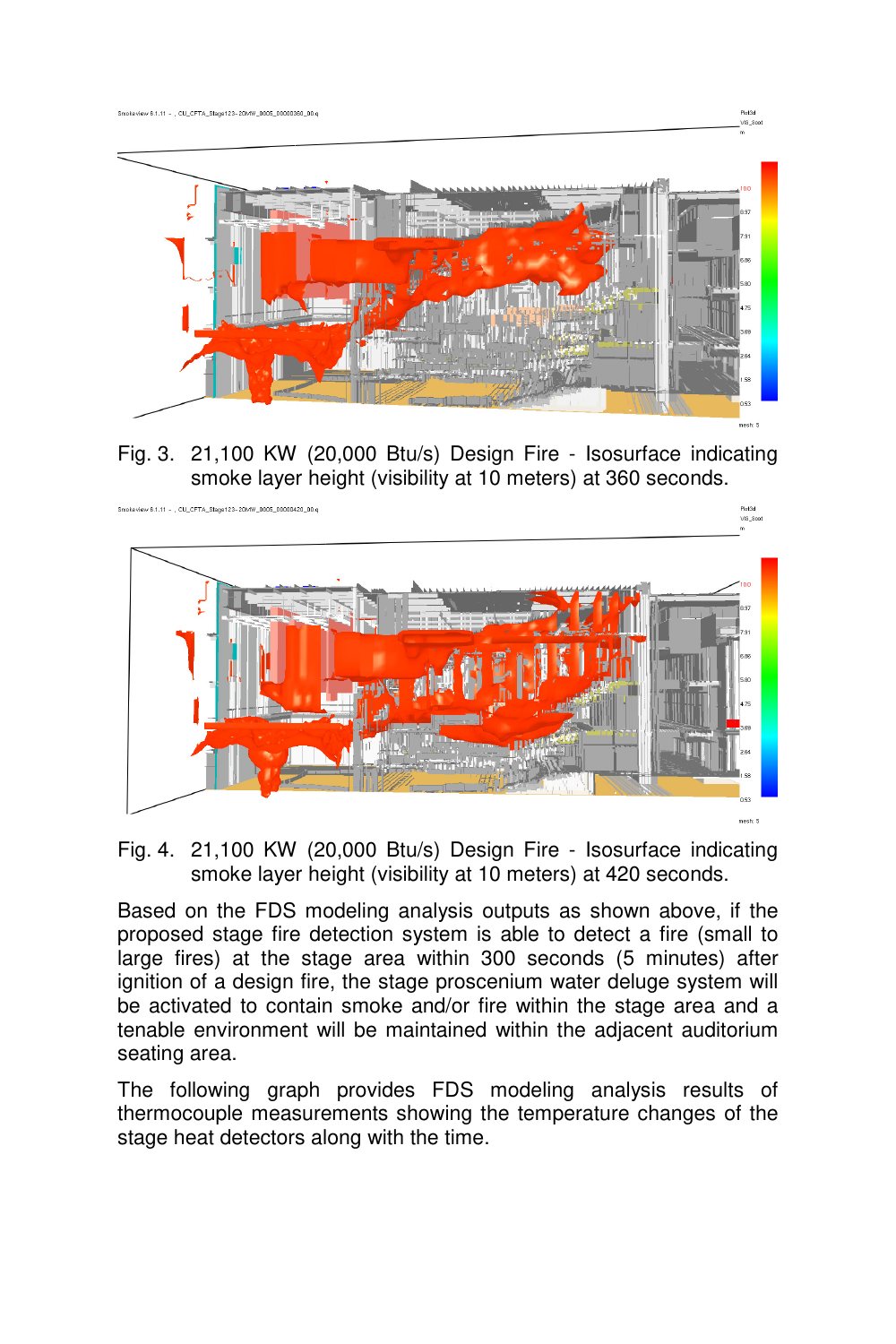

Fig. 5. Thermocouple measurement of heat detector temperatures at the top of stage.

The FDS thermocouple measurement outputs in Figure 5 indicate that the first pair of heat detectors located at the top of the stage has a rate of temperature increase more than 8.4 °C/min (15 °F/min) at 240-270 seconds (4-4.5 minutes) after ignition of design fires. Therefore, the proposed stage fire detection system is able to detect a fire at the stage area within 300 seconds (5 minutes) to activate the stage proscenium water deluge system, and thereby the adjacent auditorium seating area will have a tenable environment for safe evacuation and relocation of audiences.

#### **Conclusion and Outlook**

The simulation results have proved the effectiveness of the design, i.e. with the proposed fire detection system, the water curtain system can be timely activated hence the tenability in adjacent seating area can be successfully maintained. In addition, it is discovered that the rate-of-rise detection is more sensitive in response to fire than the fixed temperature detection. Therefore, the proposed stage fire detection system design is considered to meet the intent of the code (2015 IBC Section 410.3.5, 2015 NFPA 101 Sections 12.4.6.7.1 and 12.4.6.5.1.1, and 2016 NFPA 72 Section 17.3).

To conclude, through this study a deficiency in current codes and standards is identified: current codes and standards only provide regulations for a water curtain system design, but do not provide any